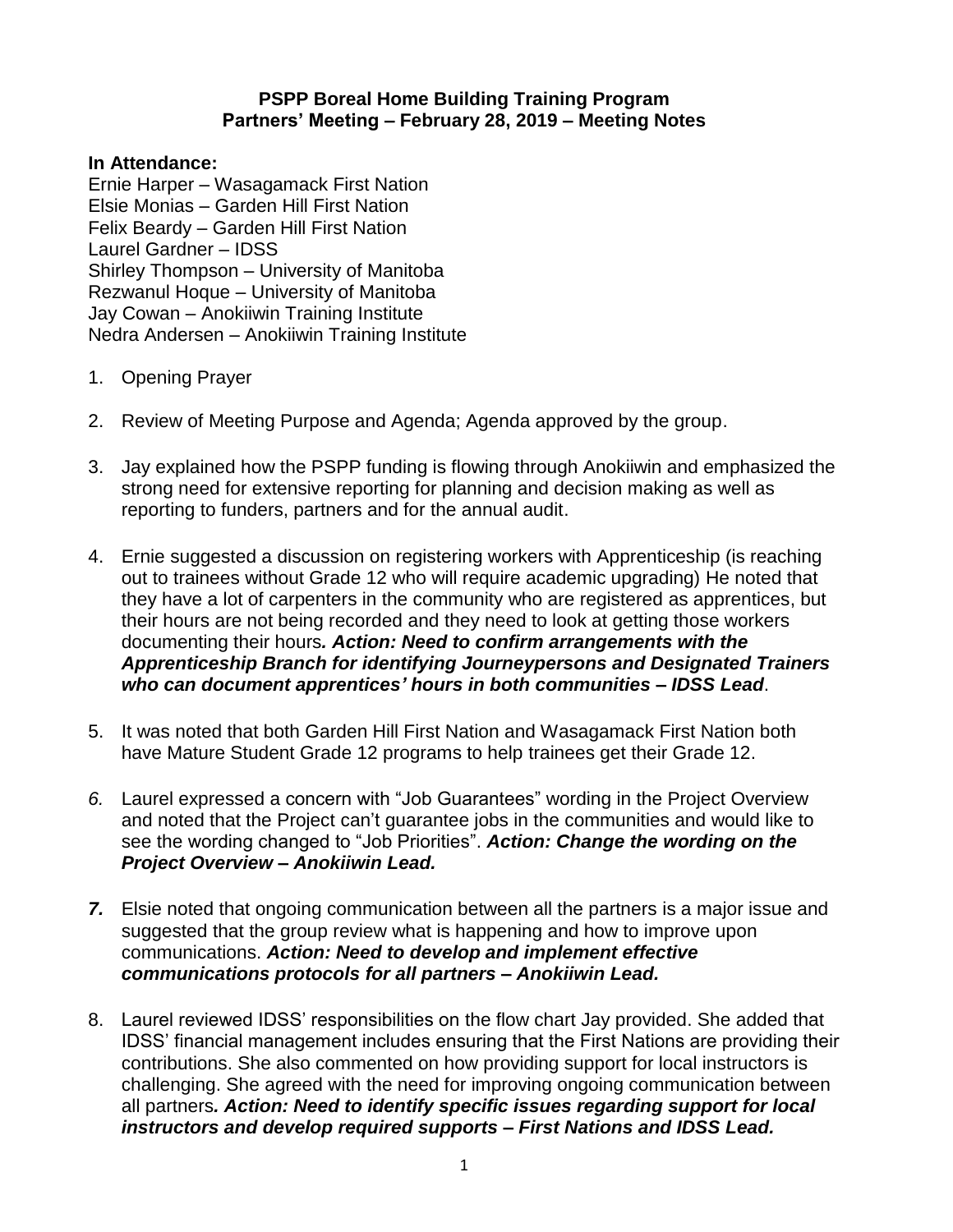- 9. Shirley indicated she felt a missing piece to project implementation at this time is a gap analysis and someone to ensure appropriate responses to those gaps are developed and implemented. She noted that it needs someone (similar to a principal) who can identify the gaps and implement solutions.
- 10. Shirley noted that University funding only covers trainees enrolled in a post-secondary institution and that without the PSPP available in future years through INAC (and so she could not apply again) it may be very difficult to work on community-based training with Garden Hill and Wasagamack. In addition the selling of ATI adds more difficulties unless it is bought by a First Nation community organization such as Brokenhead Development Corporation or Wasagamack Education Authority or another Mino Bimaadiziwin partner.
- 11. Shirley explained how she started the development of the PSPP proposal and brought in IDSS and UCN (which didn't work out and is now why Anokiiwin is a partner). When UCN backed out of the proposal she said that she turned over the final proposal and budget development to IDSS. She confirmed that Anokiiwin was reluctant to being a partner unless its role was limited (because of project commitments it had at that time and into the future). She explained that Laurel and Brian finished off the proposal and budget, removed UCN as the post-secondary partner and added Anokiiwin (all within 24 hours of the proposal deadline). She confirmed that Anokiiwin did not have the opportunity to work on the proposal nor were they involved in the final review.
- 12. Jay explained how Anokiiwin got involved (24 hours before the proposal was due) He noted that Ray Starr (owner) originally approved Anokiiwin's participation in the project. However, Ray passed shortly thereafter and the future of Anokiiwin was up in the air. Anokiiwin said it would stay on as a partner and sign the Funding Agreement between it and ISC; however, given the uncertainty about Anokiiwin's future after Ray passed, it needed some confirmation that IDSS was prepared to buy Anokiiwin in order to carry the project forward. He noted that despite initial agreements in principle from Laurel that IDSS would purchase Anokiiwin, IDSS was unwilling to do so in the end and the issue on how to move forward without IDSS' commitment has become a major concern for Anokiiwin.
- 13. Jay discussed what was intended by Anokiiwin's role in Project Planning, Project Management and Project Coordination and its responsibilities under the Project's MOU.
- 14. Ernie asked for Anokiiwin to explain how Anokiiwin certification would work.
- 15. Jay explained the process Anokiiwin Training Institute will use to give Certificates for the Project to successful trainees. He noted that once the project curriculum and training activities were fully confirmed, Anokiiwin would develop the criteria for successful completion of the certificate with IDSS. Trainees would then be formally enrolled with Anokiiwin for the program. IDSS would then report on each trainee's participation in project workshops and training activities and Anokiiwin would then determine, in collaboration with IDSS, who would receive Certificates of Completion.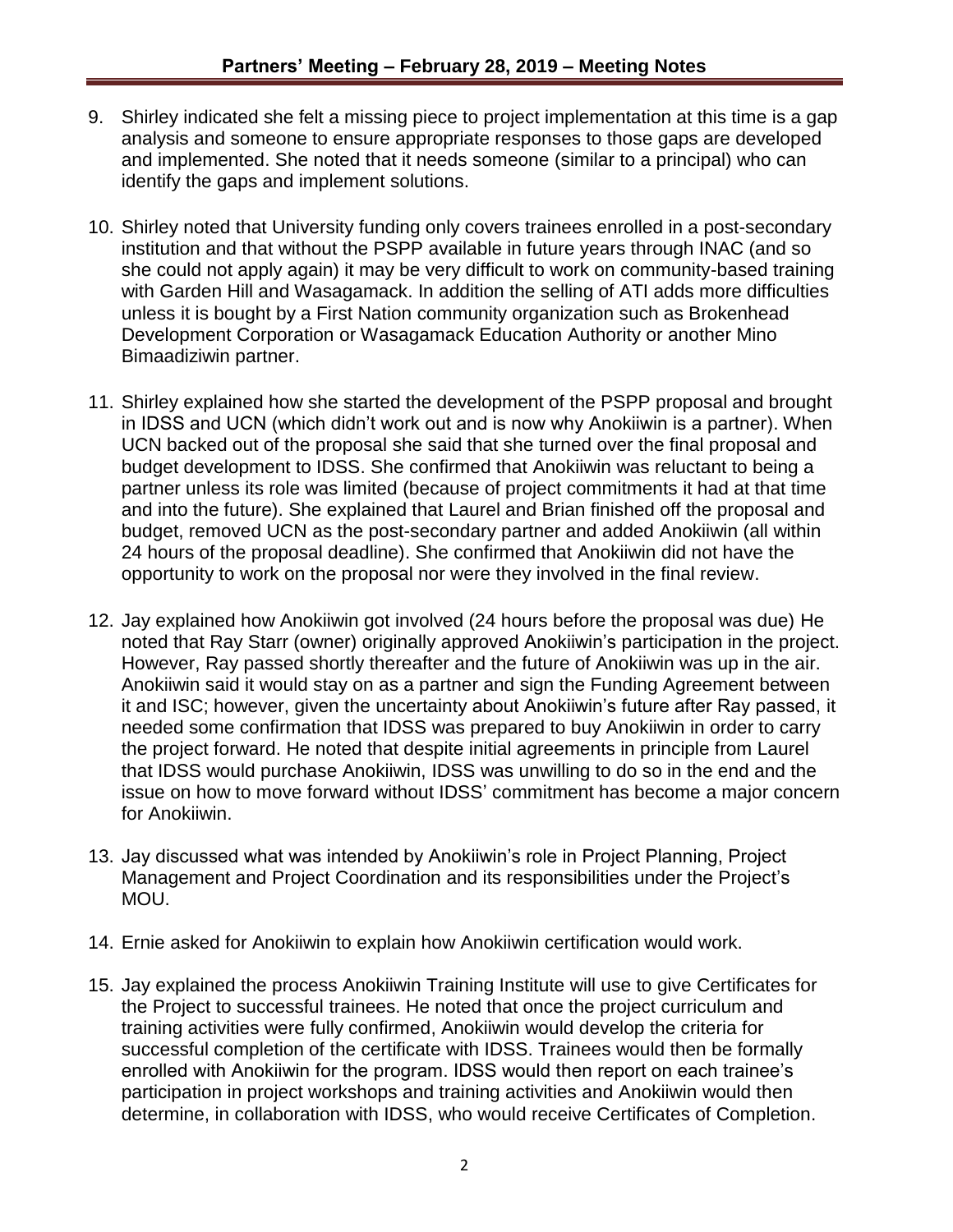- 16. Laurel noted that IDSS is providing micro-certification to trainees for specific training courses from the various trainers and workshops.
- 17. Jay explained the difference between certificates and diplomas from Anokiiwin's perspective as a registered private vocational institute. He noted that Anokiiwin can give certificates for any training and workshops they do just like any other trainer can; however, diplomas are only issued for educational and training courses that are registered and approved course by the Private Vocational Institute Branch of Manitoba Education and Training. He added that Anokiiwin can give certificates of participation and certificates of completion – depending on the circumstances (attendance and participation being the determining factors).
- 18. Laurel asked if Anokiiwin can do certificates at the end that includes all of the partners' logos. Jay said he thinks Anokiiwin should be able to do this and will look into the option*. Action: Partners to review and agree upon type of program Certificate – Anokiiwin Lead.*
- *19.* Jay confirmed that Anokiiwin will need lists of registered trainees for each course, their attendance records and documentation/assessment of trainees' participation and skill enhancement for each of the courses in order to certify a trainee's successful completion of the program, Laurel confirmed that IDSS will provide this documentation*. Action: Anokiiwin and IDSS will prepare required reporting templates – Anokiiwin Lead.*
- 20. Shirley noted that she would like to see some policies developed to ensure the safety of trainees and others involved in delivering program activities (attendance, behaviour, alcohol, etc.).
- 21. Jay suggested that the First Nations and instructors should have policies that can be modified and the First Nations' policies should take precedence except in cases where certain industry standards are required.
- 22. Laurel shared that Anokiiwin had provided IDSS with a general Trainee Agreement form that Anokiiwin uses; however, the **First Nations' ASETS programs** should also have forms that they use.
- 23. Elsie indicated that their trainees are signing off on Garden Hill's initial sponsorship guidelines which includes some the areas that Shirley mentioned. She explained that community by-laws supersede any external partners' policies. She added that these by-laws are enforced and that trainees and First Nation employees are subject to this enforcement.
- 24. There was a discussion on the level of enforcement of community by-laws and policies. Elsie noted that Garden Hill enforces its own by-laws. Jay commented that First Nation by-laws are laws and the level of enforcement is up to the First Nations.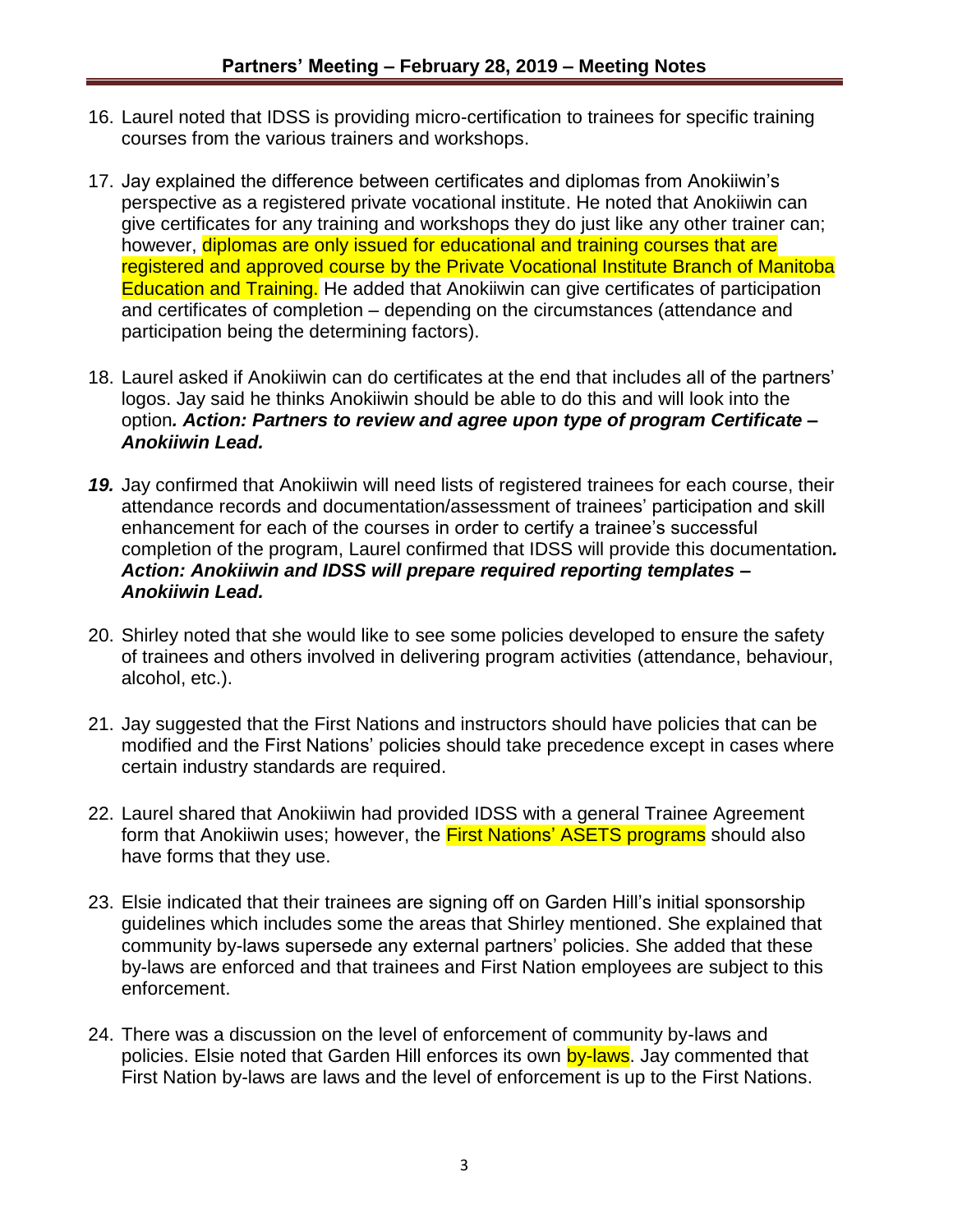- 25. Ernie indicated that he is missing the Trainee Agreement piece. *Action: Review existing Trainee Agreement forms and customize for Boreal Home Building Project and share with all the Partners for comment and use as applicable. IDSS Lead.*
- 26. Ernie noted that Wasagamack First Nation only has younger people in the program because of an original age restriction (18-35). It was noted that ASETS eligibility for youth is under 30.
- 27. Laurel confirmed that the proposal says youth and women are the target population for this training.
- 28. Laurel indicated there should be a mechanism in place to help with project implementation activities (each community has a person).
- *29.* Shirley indicated she would like to see a person from the community hired to be in the classrooms and involved in program training activities with the trainees (in addition to the instructor) on a regular basis to provide them with general support and working on career plans and mentorship. *Action: Review options for providing in general mentoring and support to trainees through project and partner funding – IDSS Lead.*
- *30.* Ernie indicated that he has given that responsibility to someone from the community but it is not working out all that well right now and that he needs help with the matter. He said he would like to have a job description for this position (Laurel mentioned that one had been sent). He also said he would need funding for this position for a full time mentor for the trainees. *Action: Partners should work together to customize job descriptions with each First Nation – IDSS Lead.*
- 31. Laurel talked about the difficulty in getting Wasagamack trainees into the program due in part to the age and maturity levels in Wasagamack versus Garden Hill and that the age of the trainees makes a difference.
- 32. Ernie indicated that it was hard for many of the trainees who are on SA to all of a sudden have to change their daily patterns and behaviours.
- 33. Jay asked if there was any money in the PSPP budget to hire a person to act as a "Job Coach".
- 34. Ernie indicated Wasagamack has hired a mentor and is paying them \$500 every two weeks. He explained that the person is also helping his assistant with trainees and with the paperwork. He noted that the First Nation will review the position and its implementation at the end of March to determine if it will continue with the position.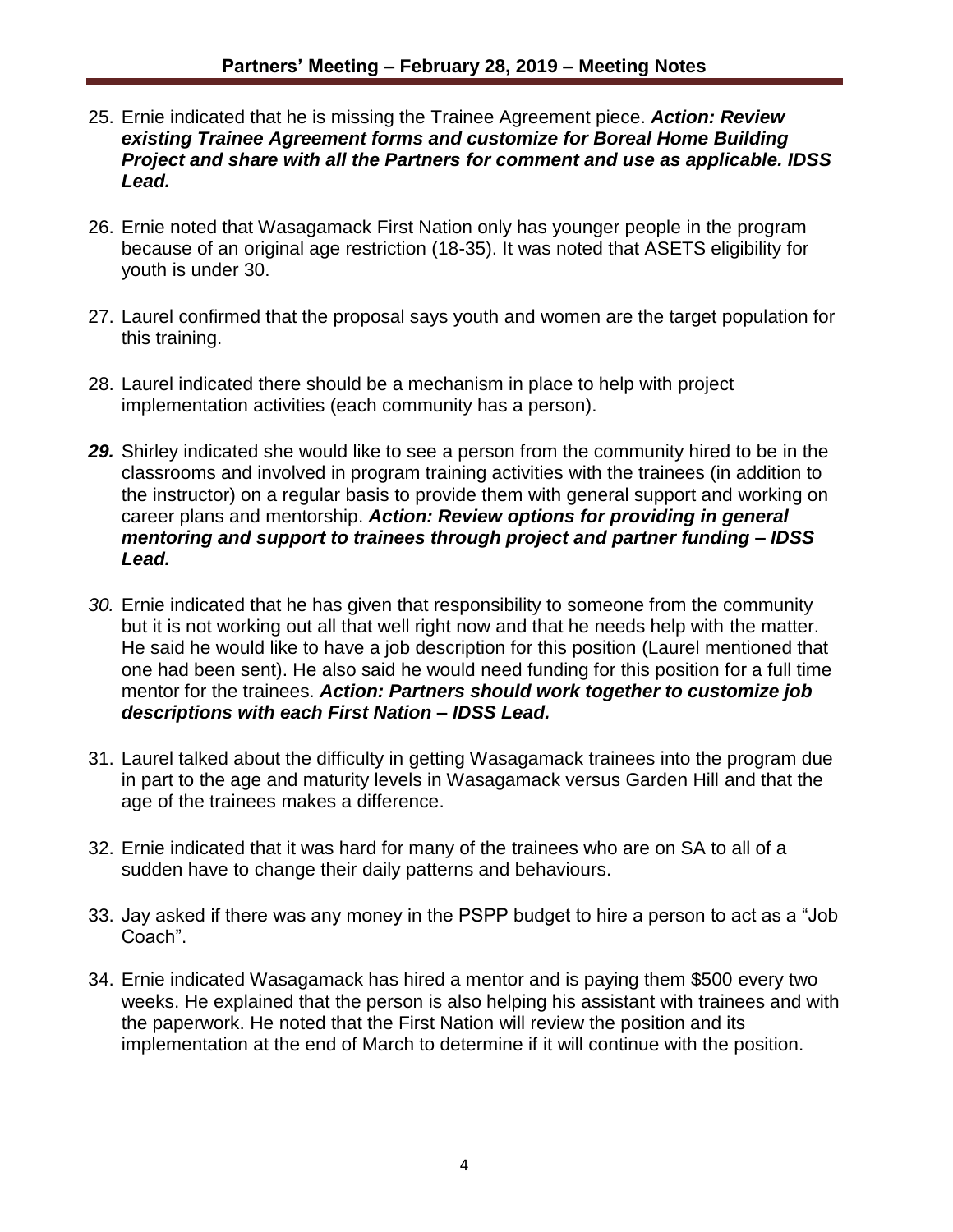- *35.* Laurel commented that there is money for a half-time project coordinator from the communities and those monies are part of the communities' ASETS contribution. She said the position was set up as a half-time position so they could do other work with Employment and Training. She said it was anticipated that the person hired would have more flexibility under that approach. *Action: Evaluate the effectiveness of this approach and address any issues – First Nations Lead.*
- 36. Jay summarized some of the needs that have been identified from this meeting:
	- Need structures in program plan to support and enhance coaching and mentoring activities – *First Nations Lead*
	- Assistants' job descriptions should be revised as required and confirmed as soon as possible – *First Nations Lead*
	- Need individual with the ability to do that job to fill that role
	- Person needs the support through the ASETS program to do the job *First Nations Lead*
	- Person needs to be held accountable and must be given the tools and the authority to do the job – *First Nations Lead*
- 37. Laurel committed to resend the job description to everyone again for review and revision. *Action: Send job description to all partners and set up process to review and revise as required by the First Nations –IDSS Lead.*
- 38. Felix commented on how the assistant's job is evolving depending on what is happening in the program – classroom, cutting in the bush, constructing houses.
- 39. Laurel indicated that the coordinator's job is two-fold; job coach and mentor regarding attendance, punctuality, behaviour; and community coordinator regarding logistics and implementation (set up sawmill, repair equipment for use, get materials into community, etc.).
- 40. Felix commented about how he and trainees are using personal equipment and vehicles to do the jobs they have to do in the program right now because they don't have any program equipment, vehicles, supplies or materials to do program activities. **Action: Fully identify equipment and materials required to carry out training activities and develop mechanisms to ensure they are available when needed – IDSS Lead.**
- *41.* Elsie asked who is responsible for paying for damage if Felix's or a trainee's vehicle or equipment is damaged. *Action: Clarify responsibility for reimbursing staff and trainees for any damage to their vehicles or personal equipment and ensure they are covered by IDSS for any liabilities arising out of the use of their own vehicles or personal equipment – IDSS Lead.*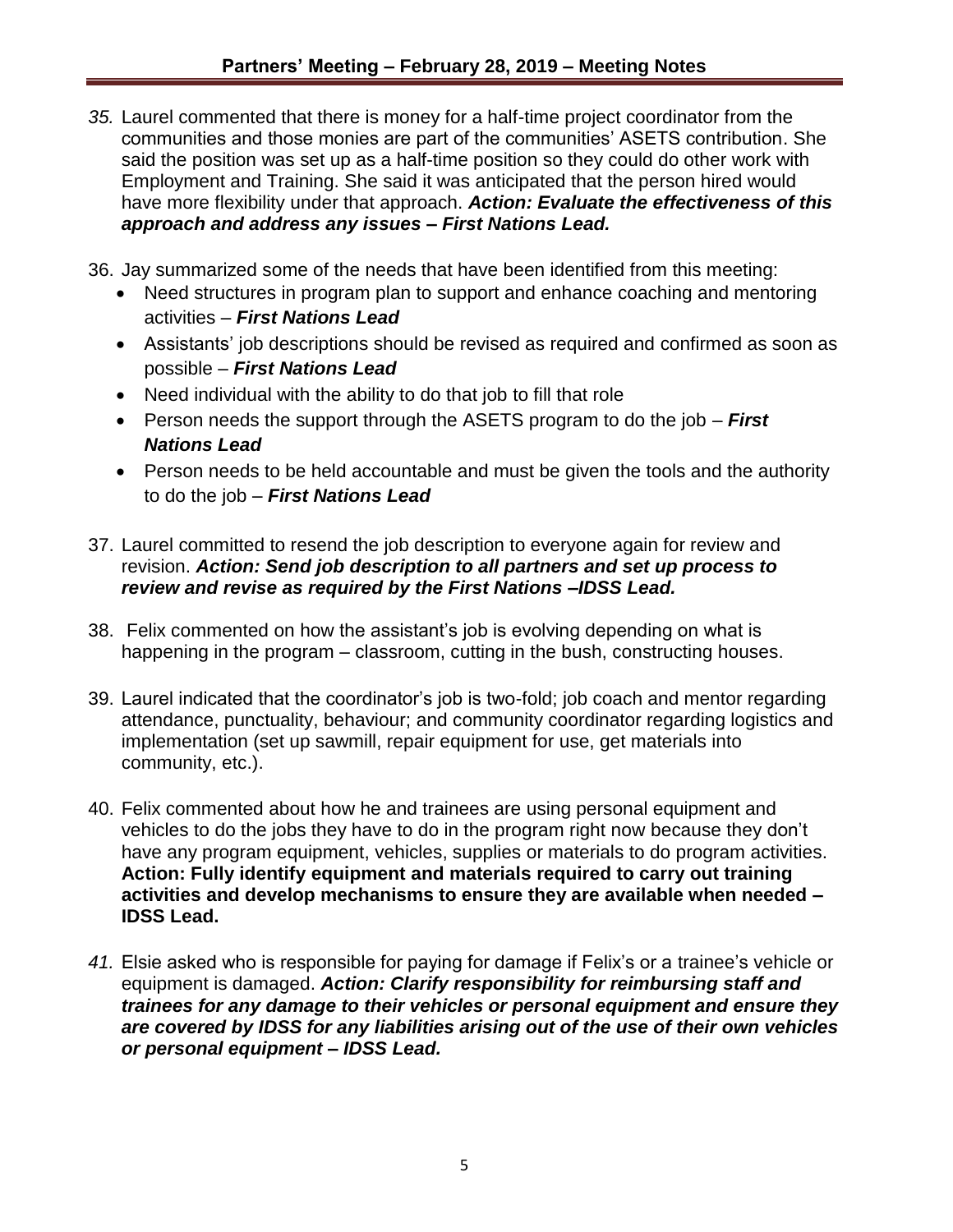- *42.* Shirley explained how she went to Indigenous Services Canada to make a case for the trainees' Social Allowance not to be taken away from them when they receive the \$1,000 per month stipend because that the stipend would be used for personal expenses for the program (vehicle, gas, oil, equipment, clothing, etc.). ISC was in agreement with this so these personal expenses are to be covered by the stipend while they still receive their Social Assistance.
- *43.* Laurel confirmed that Shirley wrote a letter to Sherry Beardy to ISC Social Assistance regarding the \$1,000 stipend and asking that it not affect the trainees' SA and that the reason for the stipend was to cover gas, oil, using personal vehicle or snowmobile, cost of getting to work, etc., She suggested that the reason for the stipend and the fact they should be using it for these specific purpose should be explained again to the trainees. *Action: Confirm that trainees understand that the stipend is for them to cover those extra costs – First Nations Lead.*
- *44.* Elsie discussed the issues with trainees getting (not getting) their stipends on time and reporting for EI (some people are reporting their allowance and then not getting EI, some people are not reporting their allowance and still get their EI). *Action: Identify and deal with specific EI issues with individual trainees – First Nation Lead.*
- 45. Elsie spoke to the verbal abuse the Employment and Training staff are getting at the community level because of issues with delays with some trainees having not received some of their "pay" as expected (due to lack of completed WE forms). She noted that some trainees ended up selling personal items to buy food and pay bills. She is getting questions from leadership and all of this is a strain on trainees, families and the community. She explained that she and Felix and have personally loaned money to some trainees to get through the times when they were not receiving their pay as anticipated.
- 46. Ernie indicated that he does the finances himself so he is able to more quickly respond to emergency needs such as these.
- 47. Shirley outlined the University's requirements for paying stipends to trainees and explained the efforts she undertook to deal with the challenges for ensuring trainees received their stipend through the WE system, but there was only so much that could be done without the proper paperwork.
- 48. Rezwanul explained what Shirley and he had done to resolve the issues and said he has worked with Felix to get the use of WE cards for all the trainees sorted out.
- 49. Jay noted that it can be a systemic challenge to work with WE cards and bank cards, noting that there will be different reactions from individual trainees and how everyone needs to be fully informed as to expectations/responsibilities with respect to ensuring the appropriate paperwork is in place. He suggested that there may be problems in the future and it is important to have in place early warning and early response systems to deal with any future problems.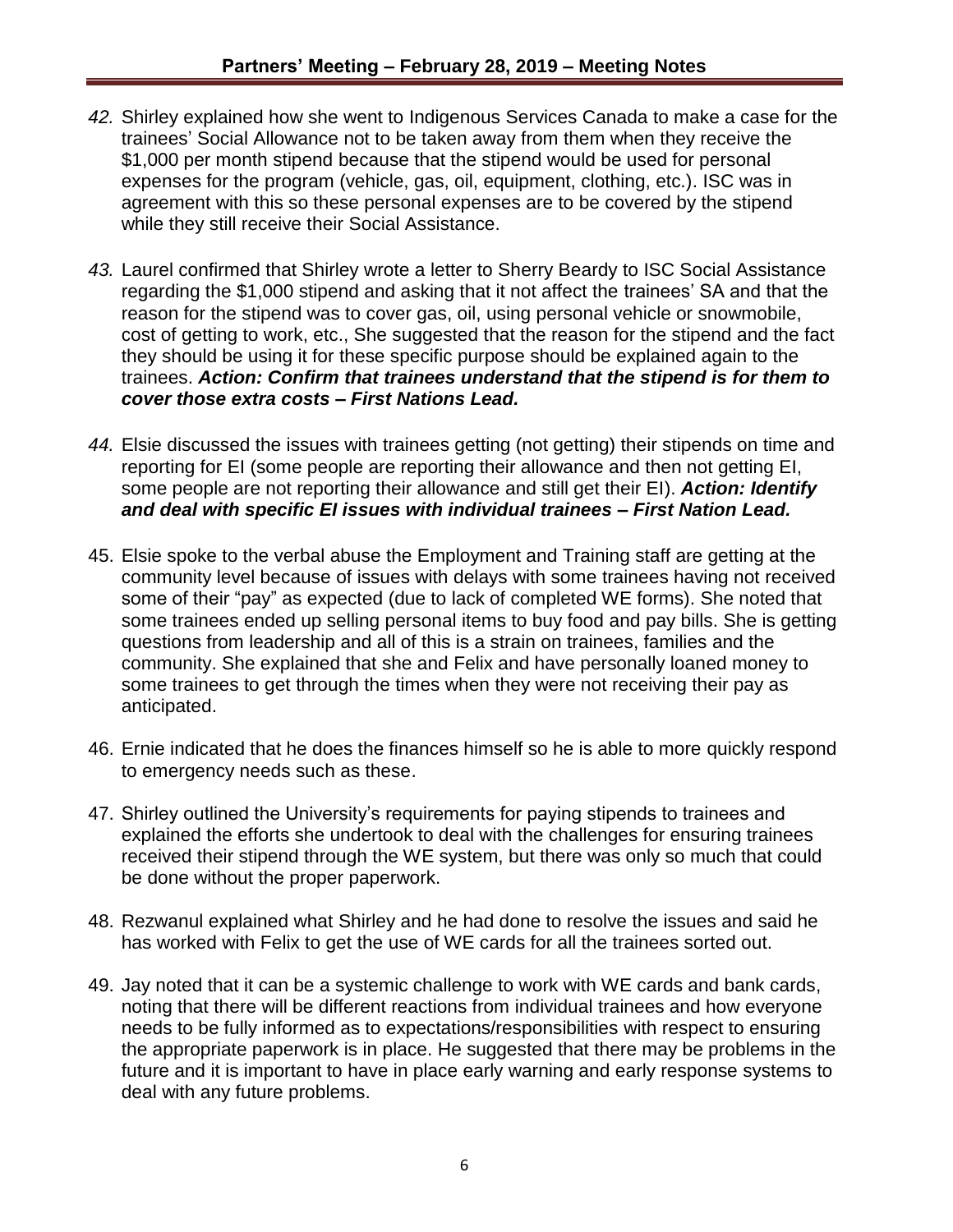- 50. Shirley noted the need to better track attendance and who is actually attending and who is not. She said that some trainees are getting paid when they are not actually attending training activities and this is destroying the "work system' and affecting the motivation of those trainees who are attending and working according to program requirements.
- 51. Laurel agreed that pay should be linked to attendance.
- 52. Elsie commented that all other First Nation training programs are monitored and only paid on the basis of their actual hours in class or on the job.
- 53. Laurel indicated that it was her understanding that it was not possible for the University to change the bi-weekly stipend each payday because of their system
- 54. Shirley explained that the University is not able to pay trainees by cheque. She mentioned how she had to go to the Dean and Director for a special system to start with, and that "work around" was only supposed to be used for one month (until everyone had their paperwork done); this did not happen as planned and the University ended up implementing special measures for three months. She confirmed that they had to stop making exceptions as the limits of what she is allowed to do had been surpassed. She noted that she had to meet with Dean and Director and ask for forgiveness for the problems that were being created for the University's normal practices.
- *55.* Jay commented on these pay issues having caused many problems and frustrations and frictions at all levels of the program delivery, and that those frustrations are often most forcibly expressed at the community level. He suggested that some of these challenges may not be able to be overcome. He noted that because the existing structure and system is not able to use "pay" as an incentive or disincentive, there is a need to find some way to change the existing process or other ways to build other incentives into the program to encourage better attendance and participation for trainees. The group brainstormed some ideas about how to provide incentives and confirmed the need to come up with some ideas on how to do so. *Action: Partners need to identify, discuss and decide upon possible incentives for encouraging trainees to be at work all the time – Anokiiwin Lead.*
- *56.* Jay noted that many of the challenges that every partner has experienced in implementing the initial stages of the program and some communication issues created personal conflict between the partners; however, most of those start-up challenges have been resolved and everyone needs to learn from those experiences, put any animosity in the past by acknowledging what everyone is experiencing and appreciating the good things that they are accomplishing, recognizing that everyone is working towards the benefit of the trainees and supporting good communication and understanding of each other's' challenges. *Action: Need to refocus on common goals, collective strengths and rebuild the team – Anokiiwin Lead on Team Building.*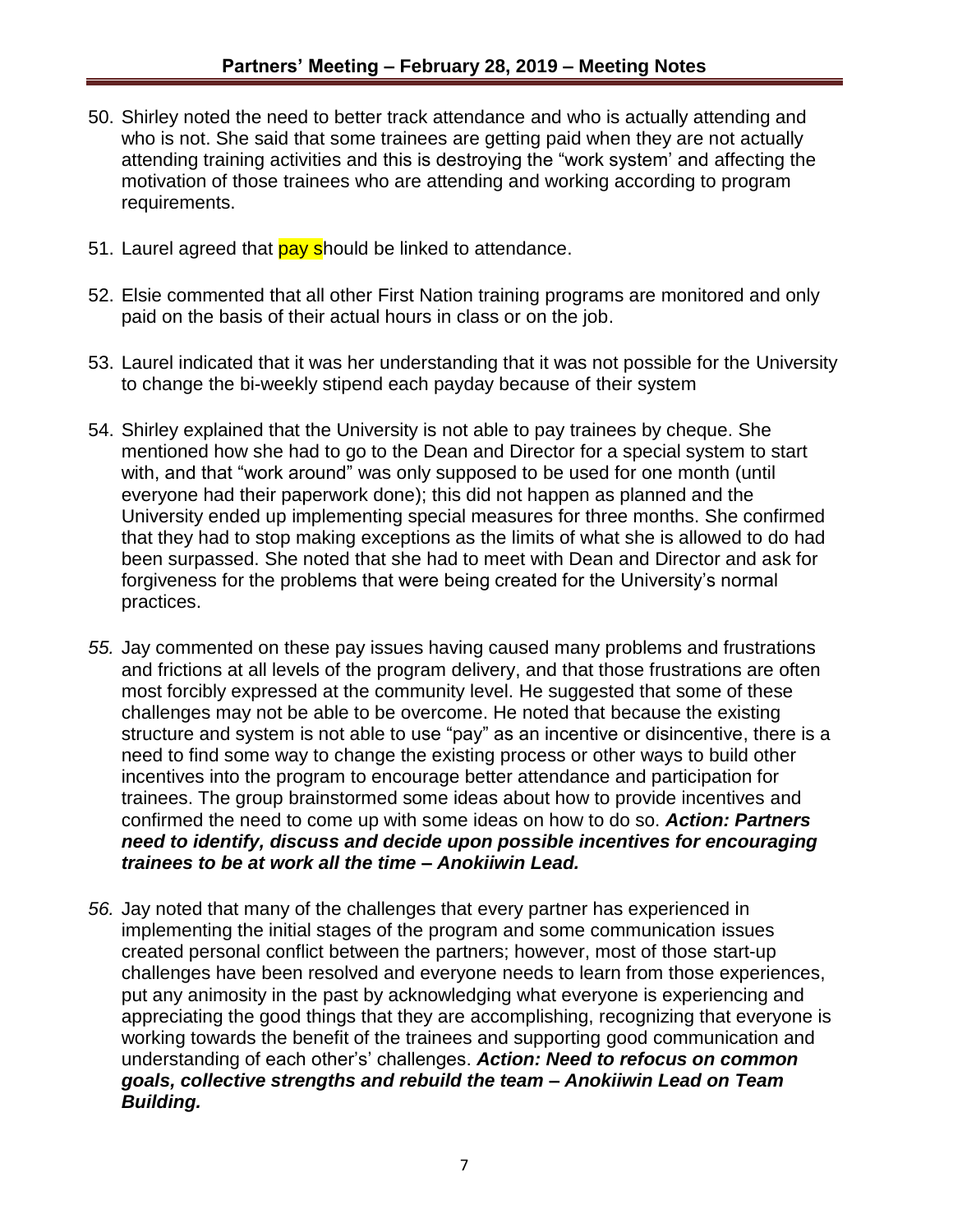- 57. Shirley and Rezwanul commented on the need for more extensive tracking and once a trainee's attendance falls below a certain point, their stipend is discontinued until they improve their attendance.
- 58. Elsie commented that some of the trainees are still going to work even though they weren't receiving their stipend for a period of time because they had not completed the required paperwork for WE cards. (NOTE: Trainees are paid retroactively for any wages they missed because they didn't have WE cards once they secure their WE cards).
- *59.* After lunch the group continued reviewing the program structure chart prepared by Anokiiwin. Shirley commented on the University's responsibilities as outlined on the chart. She noted that Program Tutors needed to be removed from the University's responsibilities and that she has used all the funding on stipends for this fiscal year. She said she will see about getting some of her grad students to do video promos on the program. *Action: Identify grad student who can prepare promotional videos and support them in doing so – University Lead.*
- *60.* Shirley presented and explained the survey results regarding this training program for Garden Hill First Nation and Wasagamack First Nation in terms of some of the demographics and results so far of the program. She provided the results to the communities and went over each graph and finding. The communities asked that these results be distributed to others (Anokiwiin, IDSS, public) as each individual's information was anonymous.
- *61.* Shirley re-emphasized the fact that the stipend is for gas, PPE, daycare, etc. so the trainees can keep their Social Assistance and EI, *Action: Reinforce the purpose of the stipend with individual trainees – First Nations Lead.*
- 62. Shirley noted that three trainees identified sexual harassment as a barrier in their questionnaire. It is not known if the sexual harassment occurred as part of the program or before it or during unrelated activities. Jay noted that this needed investigation and a resolution. *Action: Review sexual harassment issues with trainees, confirm circumstance and take action as required. IDSS Lead.*
- 63. Laurel reviewed IDSS' Interim Report (narrative) noting that the Wilderness First Aid was best attended and the Intro to Forestry was the least attended. She suggested there is a need to make training courses and activities more learner centred and interesting. *Action: Review and revise curriculum and training activities to increase relevance to trainees – IDSS Lead.*
- 64. Laurel expressed concerns about getting the lumber cut and out of the bush for safe and secure storage while getting the equipment required to process it set up and repaired. *Action: Identify equipment required for the program and current access to it at the community level and put in place contingency responses if the community doesn't have the required equipment along with encouraging the communities to take responsibility for ensuring the equipment and supplies are available – IDSS and First Nations Lead.*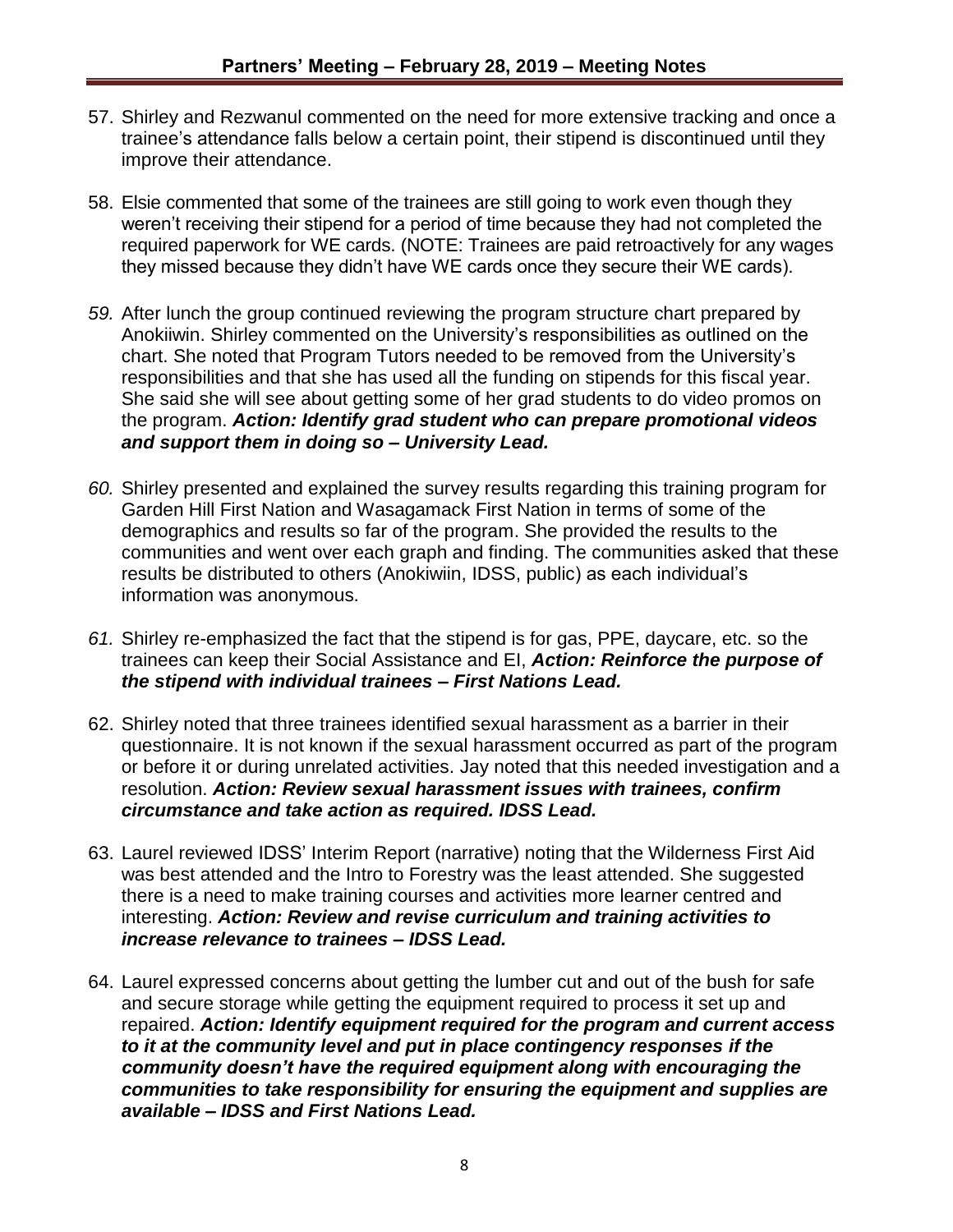- 65. Suggestion was made that the trainees need to get the lumber grading course earlier on in the program so they can improve upon their cutting of the lumber so that it will meet required specifications; then they can come back and grade the lumber. *Action: Identify and take action on options for revising lumber grading training activities – IDSS Lead.*
- 66. Jay indicated that the program needs a more comprehensive detailed implementation plan (master plan) with desired outcomes, specific objectives, timelines for specific activities and tasks, identification of resources required and how to secure them as needed (infrastructure, financial [budget and cash flows], human, political support, monitoring mechanisms, contingency plans and formative and summative evaluations. *Action: Collaboratively prepare and execute a comprehensive 2019-20 program implementation plan through a formal planning process - Anokiiwin Lead.*
- 67. There was a discussion on how this plan is different than the responsibilities in MOU.
- 68. Elsie reiterated her belief in and support for the program. She noted that she will be able to be in the community more now. She reinforced her concern about the need for better communication between the partners. She explained that Vice Chief Wood (before her passing) encouraged her not to give up. She is committed and will stay committed to the successful implementation of the overall program. She noted that having Felix involved in the program there is very helpful.
- 69. Elsie confirmed that she will work with Lionel Flett and the First Nation's Housing Manager to get the sawmill into the red building. *Action: Make arrangements to locate the sawmill in the red building – Elsie Lead.*
- 70. There was a general discussion on urgent program issues such as utilizing the winter road in order to ensure the equipment and building materials are shipped to the communities in a timely and cost-effective manner. *Action: Identify immediate program activities involving the use of the winter road and ensure mechanisms are in place to ensure they are completed as soon as possible – IDSS and First Nations Lead.*
- 71. Elsie commented on how the trainees are enjoying the program. She remarked that trainees are commenting on Facebook about how they are enjoying the program. She explained how even though there was no equipment, the trainees dug out a road to the bush after the snow storm so they could cut timber and they have been cutting logs for 2 weeks. She said they are currently looking for ways to haul the logs back to the community even though there are continuing problems with accessing the equipment or gas they need. She noted that they are selling dry wood for gas money for the program.
- 72. Elsie has asked Chief and Council to buy a truck for the sole use of the program to pick up and haul wood. She suggested that it might be able to set up an account at Mikisew to buy gas, oil, tow rope, etc. for the sole purpose of the program. **Action: Follow through of purchase of truck and setting up account at Mikisew and develop contingency plan in case it is not possible to do so – Garden Hill Lead.**